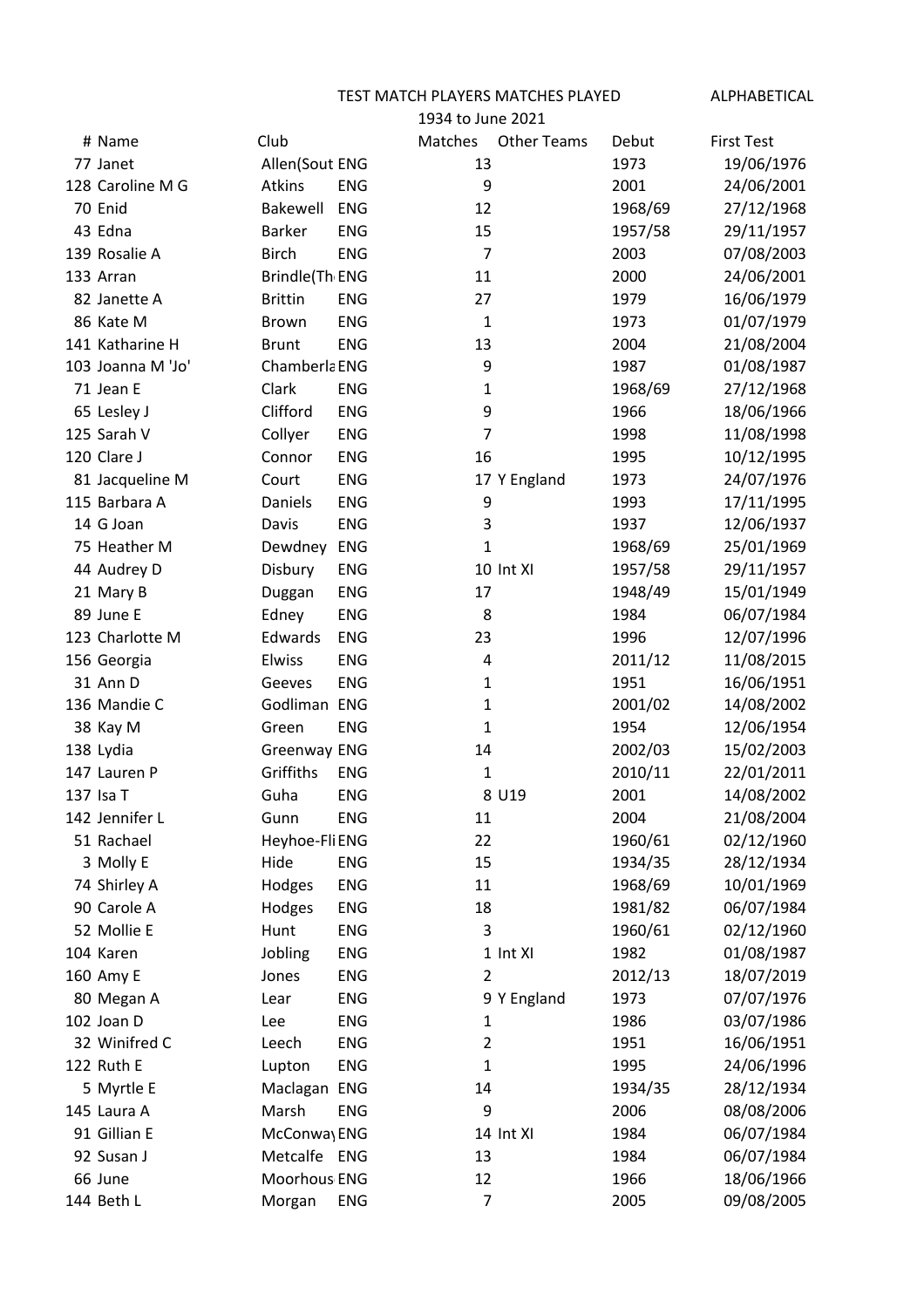| 34 Barbara            | Murrey              | <b>ENG</b> | 6              |             | 1951    | 16/06/1951 |
|-----------------------|---------------------|------------|----------------|-------------|---------|------------|
| 124 Lucy C            | Pearson             | <b>ENG</b> | 12             |             | 1996    | 12/07/1996 |
| 54 Sheila M           | Plant               | ENG        | 8              |             | 1960/61 | 02/12/1960 |
| 111 Helen C           | Plimmer             | <b>ENG</b> | 9              |             | 1989    | 11/01/1992 |
| 87 Jill               | Powell              | <b>ENG</b> | $\mathbf{1}$   |             | 1973    | 01/07/1979 |
| 25 Netta              | Rheinberg ENG       |            | $\mathbf{1}$   |             | 1948/49 | 15/01/1949 |
| 26 M Cecilia          | Robinson ENG        |            | 14             |             | 1948/49 | 15/01/1949 |
| 27 Hazel              | Sanders             | <b>ENG</b> | 12             |             | 1948/49 | 15/01/1949 |
| 41 E Ann              | Sanders             | <b>ENG</b> | 11             |             | 1954    | 12/06/1954 |
| 132 Nicola J          | Shaw                | <b>ENG</b> |                | 5 U19       | 1999    | 24/06/2001 |
| 114 Jane              | Smit(Cassa ENG      |            | 21             |             | 1991/92 | 19/02/1992 |
| 57 Katharine          | Smith               | <b>ENG</b> | $\mathbf{1}$   |             | 1960/61 | 02/12/1960 |
| 107 Karen             | Smithies            | <b>ENG</b> | 15             |             | 1986    | 21/08/1987 |
| 7 Elizabeth A 'Betty' | Snowball            | <b>ENG</b> | 10             |             | 1934/35 | 28/12/1934 |
| 140 Laura             | <b>Spragg</b>       | <b>ENG</b> |                | 1 U19       | 1999    | 07/08/2003 |
| 112 Debbra A          | Stock               | ENG        | $\overline{7}$ |             | 1991/92 | 06/02/1992 |
| 97 Helen J            | Stother             | <b>ENG</b> | 7              |             | 1981/82 | 27/07/1984 |
| 9 Mary I              | Taylor              | ENG        | $\overline{7}$ |             | 1934/35 | 28/12/1934 |
| 127 S Claire          | Taylor              | ENG        | 15             |             | 1998    | 15/07/1999 |
| 146 Sarah-Jane        | Taylor              | <b>ENG</b> | 10             |             | 2006    | 08/08/2006 |
| 88 Janet C            | Tedstone ENG        |            | 12             |             | 1979    | 06/07/1984 |
| 73 Christine J        | Watmougl ENG        |            | 13             |             | 1968/69 | 27/12/1968 |
| 105 Wendy A           | Watson              | <b>ENG</b> | $\overline{7}$ |             | 1987    | 01/08/1987 |
| 46 Ruth E             | Westbrool ENG       |            | 11             |             | 1957/58 | 29/11/1957 |
| 28 Joan               | Wilkinson ENG       |            | 13             |             | 1948/49 | 28/01/1949 |
| 158 Frances C 'Fran'  | Wilson              | <b>ENG</b> | $\mathbf 1$    |             | 2010/11 | 09/11/2017 |
| 155 Lauren            | Winfield            | <b>ENG</b> | 4              |             | 2013    | 13/08/2014 |
| 29 R Barbara          | Wood                | ENG        | 1              |             | 1948/49 | 28/01/1949 |
| 1 Helen E 'Betty'     | Archdale            | <b>ENG</b> | 5              |             | 1934/35 | 28/12/1934 |
| 50 Josephine A 'Jo'   | Batson              | <b>ENG</b> | $\mathbf{1}$   |             | 1957/58 | 08/03/1958 |
| 150 Tamsin T          | <b>Beaumont ENG</b> |            | 5              |             | 2009/10 | 11/08/2013 |
| 13 M Betty            | Belton              | ENG        | 3              |             | 1937    | 12/06/1937 |
| 36 Betty D            | <b>Birch</b>        | ENG        | 8              |             | 1951    | 28/07/1951 |
| 60 June P             | <b>Bragger</b>      | <b>ENG</b> | 5              |             | 1963    | 15/06/1963 |
| 61 Sandra             | <b>Brown</b>        | ENG        | 3              |             | 1963    | 15/06/1963 |
| 2 Mollie E            | Child               | <b>ENG</b> | 6              |             | 1934/35 | 28/12/1934 |
| 20 Audrey T           | Collins             | <b>ENG</b> | 1              |             | 1937    | 10/07/1937 |
| 143 Holly L           | Colvin              | ENG        | 5              |             | 2005    | 09/08/2005 |
| 121 Sarah- Jane       | Cook                | ENG        | 1              |             | 1990    | 24/06/1996 |
| 98 Lesley             | Cooke               | ENG        | 3              |             | 1986    | 26/06/1986 |
| 152 Katie L           | Cross               | ENG        | 4              |             | 2013/14 | 10/01/2014 |
| 76 Jill E             | Cruwys              | ENG        | 5              |             | 1968/69 | 15/02/1969 |
| 37 Jean M             | <b>Cummins</b>      | <b>ENG</b> | 3              |             | 1954    | 12/06/1954 |
| 47 Shirley            | Driscoll            | ENG        | 7              |             | 1957/58 | 27/12/1957 |
| 161 Sophia IR         | Dunkley             | ENG        | $\mathbf{1}$   |             | 2021    | 16/06/2021 |
| 157 Sophie            | Ecclestone ENG      |            | 3              |             | 2016    | 09/11/2017 |
| 62 Jacqueline LM      | Elledge             | <b>ENG</b> | 3              |             | 1963    | 15/06/1963 |
| 72 Carole A           | Evans               | ENG        | 3              |             | 1968/69 | 27/12/1968 |
| 83 Susan              | Goatman             | ENG        |                | 3 Y England | 1973    | 16/06/1979 |
| 113 Janet L           | Godman              | <b>ENG</b> | $\overline{2}$ |             | 1991    | 19/02/1992 |
|                       |                     |            |                |             |         |            |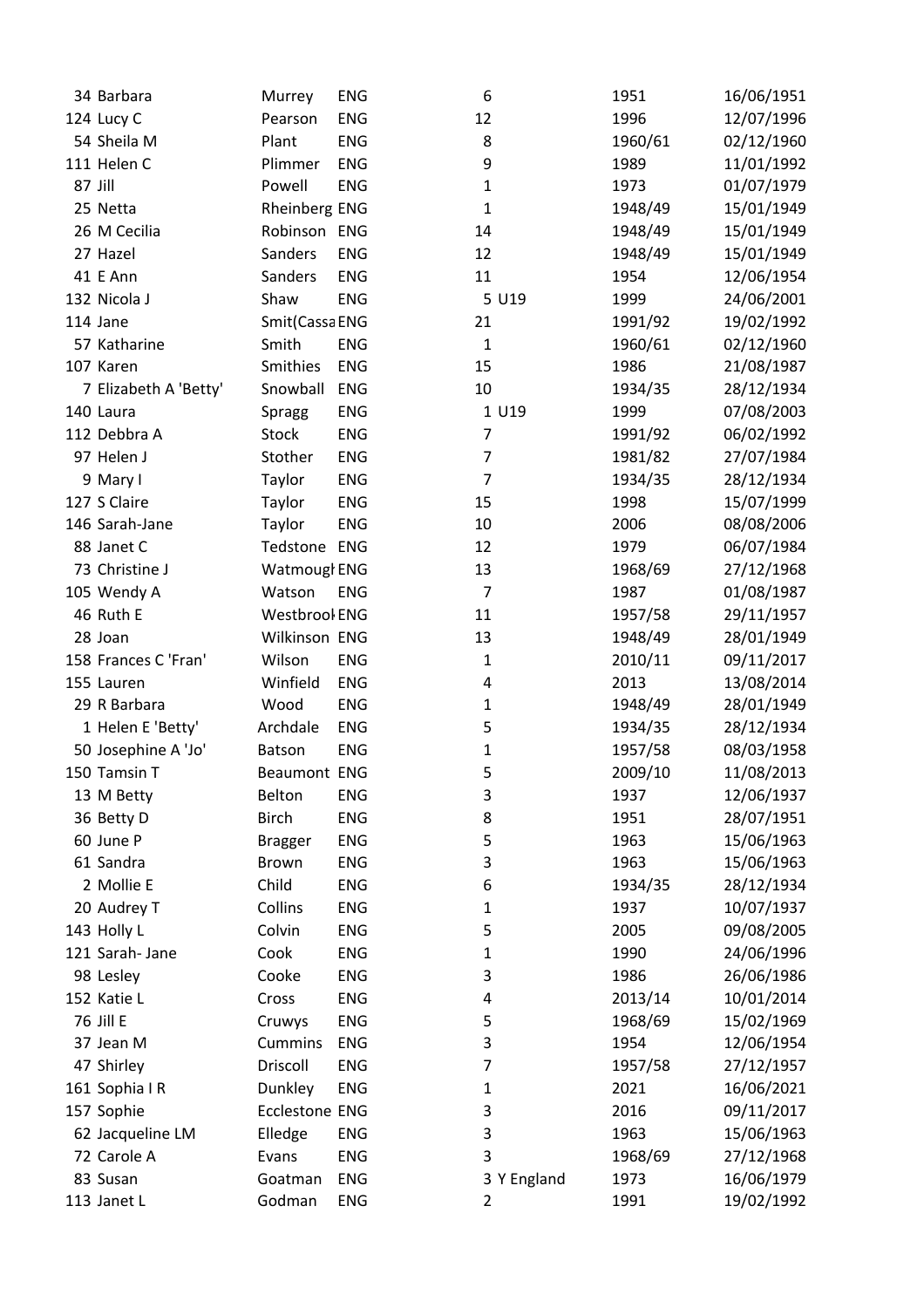|          | 69 Rosemary P        | Goodchild ENG  |            | 1              | 1966    | 06/08/1966 |
|----------|----------------------|----------------|------------|----------------|---------|------------|
|          | 159 Kirstie L        | Gordon         | <b>ENG</b> | 1              | 2018/19 | 18/07/2019 |
|          | 19 Mona              | Greenwoor ENG  |            | $\overline{2}$ | 1937    | 26/06/1937 |
|          | 78 Julia M           | Greenwoor ENG  |            | 6 Y England    | 1973    | 19/06/1976 |
|          | 15 M Joyce           | Haddelsey ENG  |            | $\overline{2}$ | 1937    | 12/06/1937 |
|          | 16 Muriel E          | Haddelsey ENG  |            | $\mathbf{1}$   | 1937    | 12/06/1937 |
|          | 129 Laura j          | Harper         | <b>ENG</b> | 6 U19          | 1999    | 24/06/2001 |
|          | 48 Joan L            | Hawes          | <b>ENG</b> | 3              | 1957/58 | 27/12/1957 |
|          | 134 Jacqueline L     | Hawker         | <b>ENG</b> | $\mathbf{1}$   | 1999    | 14/01/2002 |
|          | 148 Danielle         | Hazell         | <b>ENG</b> | 3              | 2009/10 | 22/01/2011 |
|          | 39 Helene            | Hegarty        | ENG        | $\overline{7}$ | 1954    | 12/06/1954 |
|          | 130 Dawn             | Holden         | <b>ENG</b> | 3              | 1999    | 24/06/2001 |
|          | 79 Glynis            | Hullah         | <b>ENG</b> | 4 Y England    | 1973    | 19/06/1976 |
|          | 53 Esme R            | Irwin          | ENG        | 4              | 1960/61 | 02/12/1960 |
|          | <b>59 Ann</b>        | Jago           | <b>ENG</b> | $\overline{2}$ | 1960/61 | 31/12/1960 |
|          | 22 W Mary            | Johnson        | <b>ENG</b> | 10             | 1948/49 | 15/01/1949 |
|          | 108 Suzanne J        | Kitson         | <b>ENG</b> | 4              | 1988/89 | 11/01/1992 |
|          | 149 Heather C        | Knight         | ENG        | 8              | 2009/10 | 22/01/2011 |
|          | 116 Kathryn M        | Leng           | ENG        | 12             | 1995    | 17/11/1995 |
|          | 4 Joy                | Liebert        | <b>ENG</b> | 4              | 1934/35 | 28/12/1934 |
|          | 33 Margaret          | Lockwood ENG   |            | 2              | 1951    | 16/06/1951 |
|          | 17 Muriel A          | Lowe           | <b>ENG</b> | 3              | 1937    | 12/06/1937 |
|          | 23 Megan E           | Lowe           | ENG        | 4              | 1948/49 | 15/01/1949 |
|          | 131 Katherine 'Kate' | Lowe           | <b>ENG</b> | 3              | 1979    | 24/06/2001 |
|          | 45 Dorothy I         | Macfarlane ENG |            | 7              | 1957/58 | 29/11/1957 |
|          | 126 Laura K          | Macleod(N ENG  |            | 13             | 1997    | 15/07/1999 |
|          | 42 Olive M           | Marshall       | <b>ENG</b> | 13             | 1954    | 24/07/1954 |
|          | 99 Julie E           | May            | <b>ENG</b> | 3              | 1986    | 26/06/1986 |
|          | 109 Debra            | Maybury        | <b>ENG</b> | 5              | 1988/89 | 11/01/1992 |
|          | 24 Dorothy E         | McEvoy         | ENG        | 5              | 1948/49 | 15/01/1949 |
|          | 30 Grace A           | Morgan         | <b>ENG</b> | 2              | 1948/49 | 26/03/1949 |
|          | 84 Cathy M           | Mowat          | ENG        | 5              | 1977/78 | 16/06/1979 |
| 110 Lisa |                      | Nye            | <b>ENG</b> | 4              | 1988/89 | 11/01/1992 |
|          | 154 Sonia B          | Odedra         | <b>ENG</b> | $\mathbf{1}$   | 2014    | 13/08/2014 |
|          | 6 Joy E              | Partridge      | ENG        | 4              | 1934/35 | 28/12/1934 |
|          | 63 Mary              | Pilling        | <b>ENG</b> | 11             | 1963    | 15/06/1963 |
|          | 58 Barbara G         | Pont           | <b>ENG</b> | 2              | 1960/61 | 17/12/1960 |
|          | 94 Sarah             | Potter         | <b>ENG</b> | 7              | 1984    | 27/07/1984 |
|          | 95 Jane              | Powell         | <b>ENG</b> | 6              | 1984    | 27/07/1984 |
|          | 55 Alison B          | Ratcliffe      | <b>ENG</b> | 4              | 1960/61 | 02/12/1960 |
|          | 119 Suzanne          | Redfern        | <b>ENG</b> | 6              | 1995    | 24/11/1995 |
|          | 117 Melissa A        | Reynard        | ENG        | 6              | 1995    | 17/11/1995 |
|          | 12 Marjorie E 'Mary' | Richards       | <b>ENG</b> | 3              | 1934/35 | 04/01/1935 |
|          | 56 S Margaret        | Rutherford ENG |            | 4              | 1960/61 | 02/12/1960 |
|          | 153 Natalie R        | Sciver         | <b>ENG</b> | 6              | 2013    | 10/01/2014 |
|          | 49 Helen M           | Sharpe         | <b>ENG</b> | 5              | 1957/58 | 27/12/1957 |
|          | 151 Anya             | Shrubsole      | <b>ENG</b> | 7              | 2008    | 11/08/2013 |
|          | 100 Gillian M        | Smith          | <b>ENG</b> | 4              | 1986    | 26/06/1986 |
|          | 8 Mary F             | Spear          | ENG        | 4              | 1934/35 | 28/12/1934 |
|          | 35 F Mary            | Spry           | ENG        | 3              | 1951    | 16/06/1951 |
|          |                      |                |            |                |         |            |